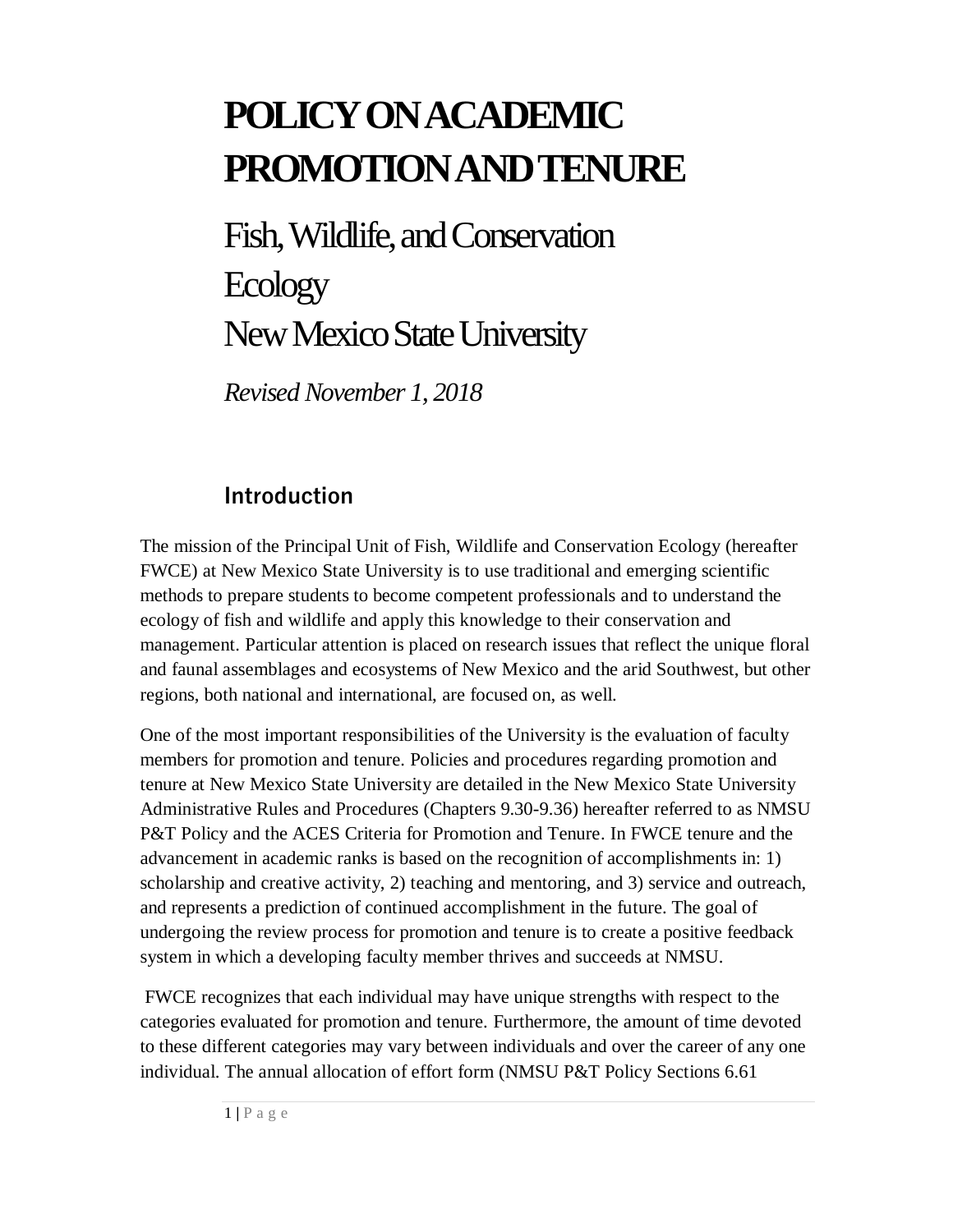Faculty Assignments – General, and 9.31 as well as Appendix 2 of the ACES Criteria for Promotion and Tenure) submitted by the faculty and approved by the Prinipal Unit Administrator (hereafter referred to as PUA) guide the yearly assessment of progress toward promotion and tenure and establish the baseline for evaluation of performance of any faculty member applying for promotion or tenure. This form must be filled out and signed each year by faculty in consultation with the PUA at the time of the faculty member's annual performance evaluation. Mutually agreed upon changes can be made during the year. See NMSU P&T Policy Section 9.31 part 4B1 and ACES Criteria for Promotion and Tenure for more information on the allocation of effort statement. We strive for clear and transparent evaluation processes so that expectations are clearly articulated and everyone is evaluated fairly.

## **I. Criteria for Promotion and Tenure**

The FWCE is composed of tenured, tenure-track, college rank, and non-tenure-track faculty. College rank and non-tenure-track faculty will be evaluated for promotion using the same criteria as those used for tenured and tenure-track faculty. Hereafter, the term 'faculty' will include college rank and non-tenure-track faculty. The criteria and procedures established by the FWCE are described below. They are in accord with the NMSU P&T Policy (Sections 9.30-9.36), and criteria of the College of Agricultural, Consumer, and Environmental Sciences. **University policies regarding promotion and tenure supersede department and college policies. Promotion and Tenure Committee members, tenure-track faculty and faculty considering applying for promotion are responsible for reviewing all applicable documents.**

#### **A. Overall Ratings**

1. In rating applicants for appointment with tenure and/or promotion under the standards set forth in this document, the FWCE Promotion and Tenure Committee shall rate applicants as:

- Does not meet expectations
- Meets expectations
- Exceeds expectations

No other rating terminology will be permitted.

2. An academic faculty member being recommended for appointment with tenure and/or promotion must receive an "exceeds expectations" rating in either Teaching and Mentoring, or in Scholarship and Creative Activities and at least a "meets expectations" rating in the other.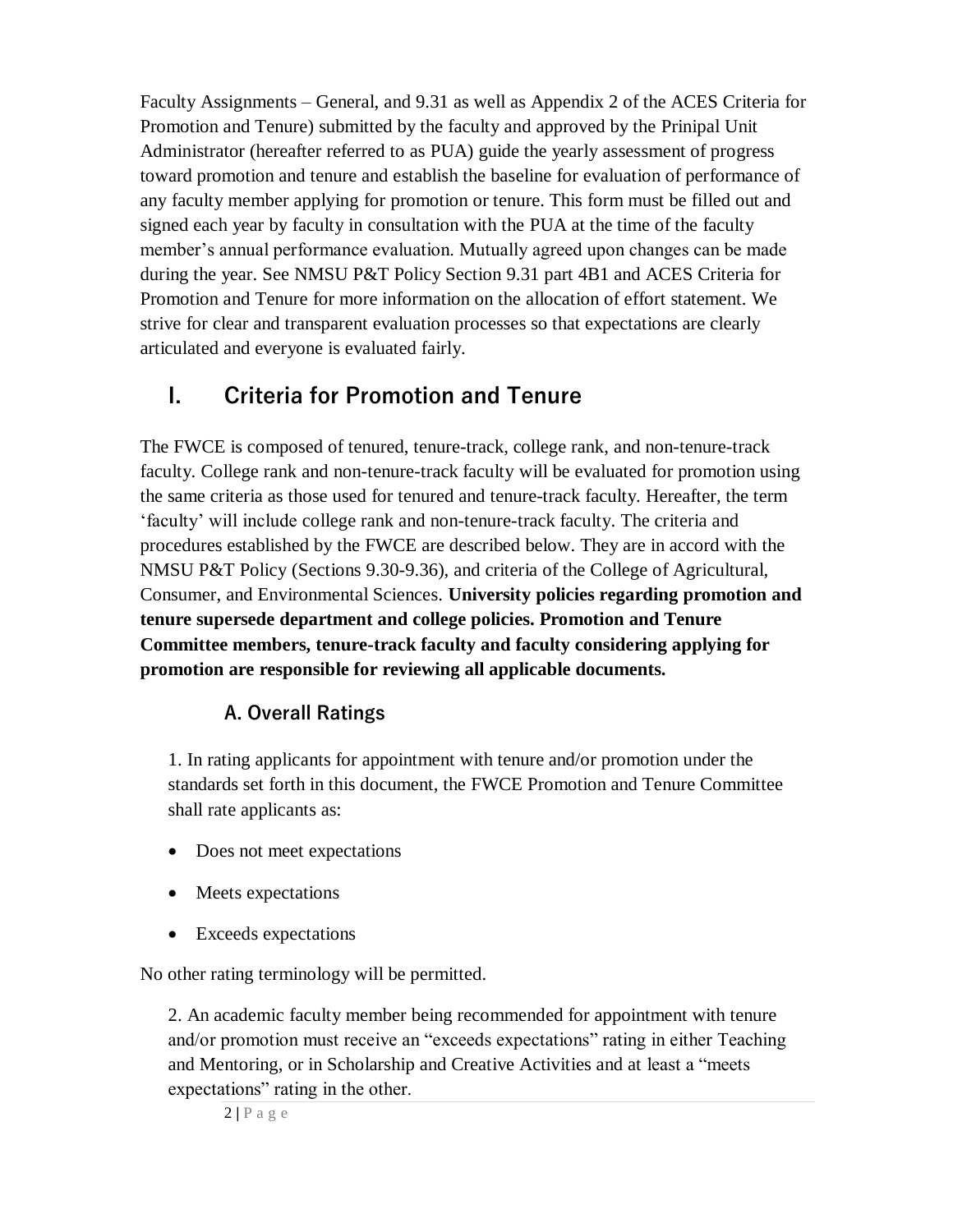3. An academic faculty member being recommended for appointment with tenure and/or promotion must receive at least a "meets expectations" rating in the area of Service and Outreach

4. The conditions for promotion and/or tenure may vary, depending upon the appointment of a candidate and their allocation of effort statement. Regardless of the appointment, however, the candidate must show evidence of scholarly and creative activity resulting in refereed publications and presentations at professional society meetings.

5. Faculty appointed with service credit from other organizations are expected to show evidence of sustained research at New Mexico State University. While previous research conducted during that period is considered in the tenure deliberation, emphasis is placed on research conducted while at NMSU.

6. Normally, before being considered for tenure, eligible faculty members serve six consecutive probationary years. The probationary period begins the first full year of the contract. During the sixth year, the candidate applies for tenure. Those achieving tenure are awarded a continuous contract at the end of their sixth year, while those not awarded tenure are given a one-year terminal contract for their seventh and final year of employment at NMSU. In FWCE, tenure and promotion are linked for tenure-track faculty.

7. Promotion from Associate to Full Professor will not be attained without significant efforts above those required to achieve tenure. Time in rank alone will not support a recommendation for promotion. The professor should document established disciplinary, intellectual and institutional leadership. Faculty members with the rank of Associate Professor who believe they have met the criteria for promotion to the rank of Full Professor may apply for promotion.

## **B. Evaluation of Scholarship and Creative Activity**

The Department recognizes the four scholarships of discovery, teaching, engagement, and integration. The scholarship of discovery consists of traditional research, whether basic or applied, and the products resulting from it. The scholarship of teaching consists of exploring ways to increase the effectiveness of teaching within the discipline and disseminating the findings of those explorations. The scholarship of engagement includes, but is not limited to, activities traditionally labeled as extension, technology transfer, and technical assistance, as well as the dissemination of the products and findings of those activities. The scholarship of integration includes any activity that integrates disciplinary knowledge into a broader context, including but not limited to such activities as writing textbooks, monographs, and review papers, participation in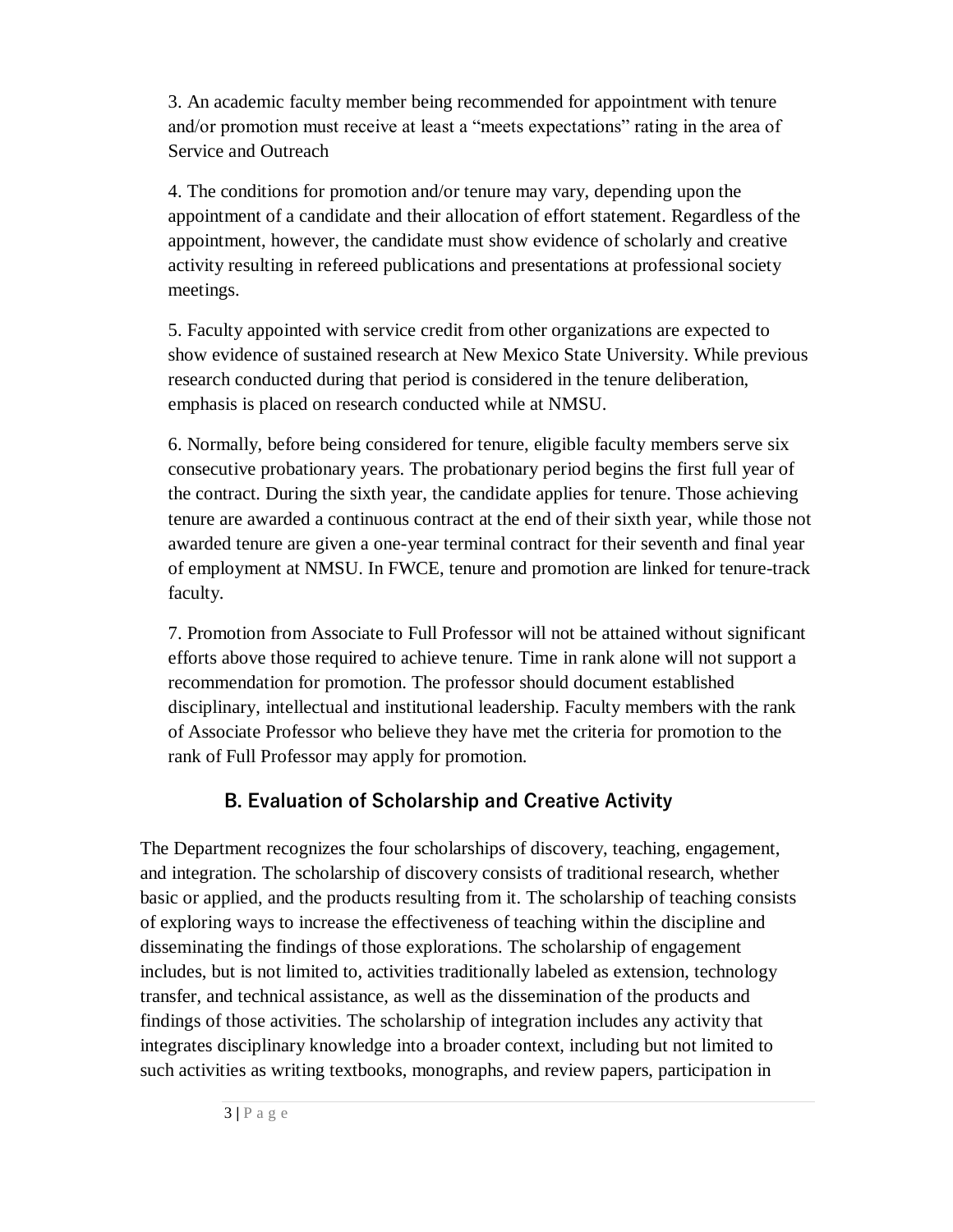multidisciplinary and interdisciplinary research, and exploring the implications for public policy of findings from the scholarship of discovery.

## **C. Evidence of scholarship and creative activity**

Traditionally, scholarship is evaluated on the production of publications and other creative works. The term "publication" includes a variety of types of scholarship product. Peer-reviewed journal articles (i.e., journals listed in major peer-reviewed journal indexing services such as Thompson Reuters [e.g., Web of Science] or Scopus) are the most important of these for the purposes of promotion and tenure within the FWCE, and a substantial record of success at producing this type of publication is essential for promotion and tenure. Other forms of publication may supplement, but not substitute for indexed peer-reviewed journal articles. This applies to all four forms of scholarship mentioned above.

Other endeavors that can demonstrate scholarship include:

- funded grants
- awards received for scholarly activities
- invited or contributed presentations at national and international professional meetings
- organization of meetings or symposia
- book chapters, (co)edited or co(authored) books and monographs
- holding of professional editorships or editing of scholarly works
- lecturing in professional and other public forums
- dissemination of research or scholarship in web pages that have been externally evaluated

## **D. Evaluation of Teaching and Mentoring**

New Mexico State University sets forth high quality teaching as a fundamental responsibility of all faculty members. As teachers, members of the faculty are responsible for effective instruction, whether at the undergraduate, graduate, postdoctoral, extension or continuing education level. Effective teaching is characterized by:

clear learning objectives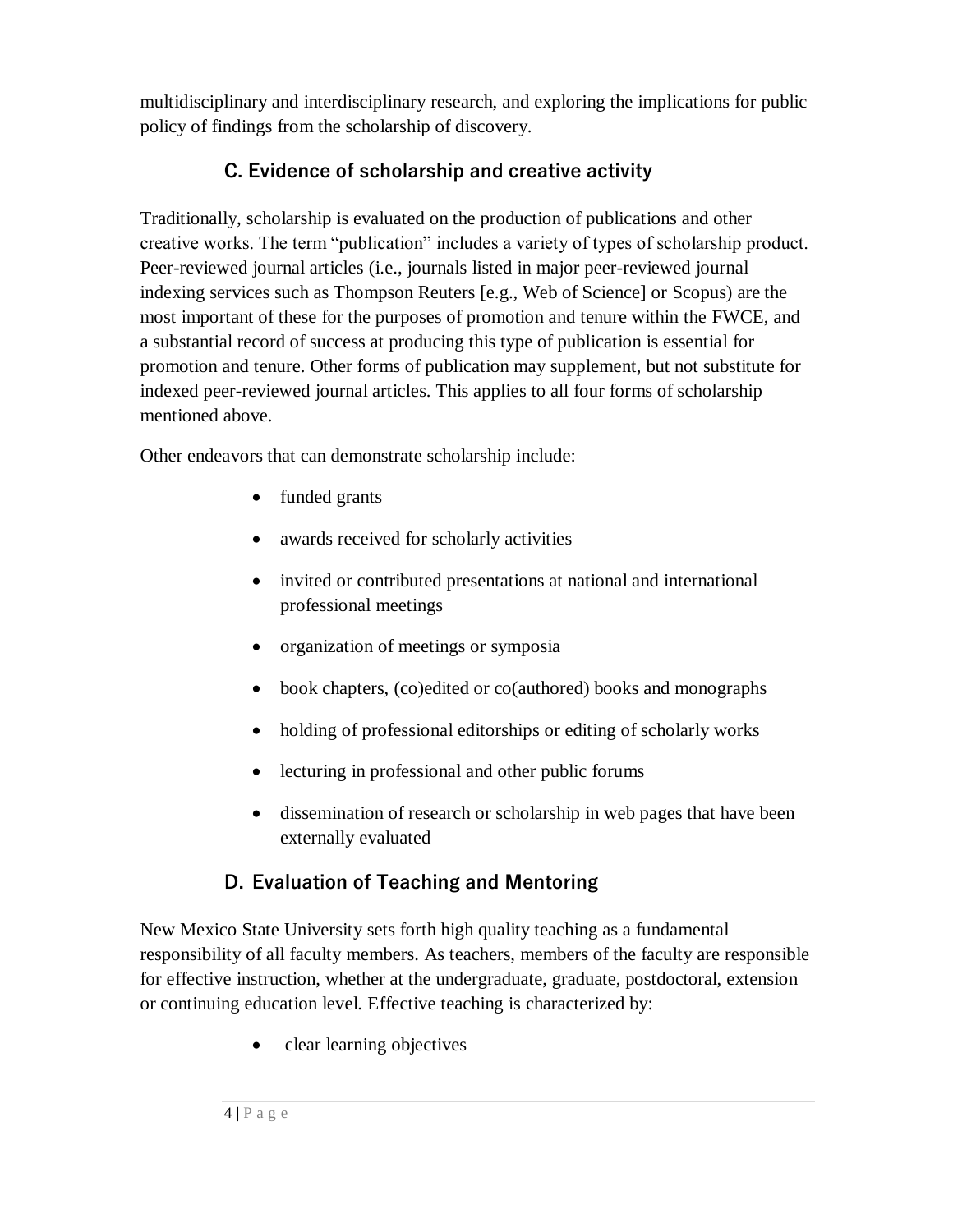- continual improvement, effective presentation, and frequent updating of course material
- comprehensive student learning and retention
- the ability to stimulate students' interest in and awareness of the social, political, economic, and ethical implications of the material they learn in our courses

## **E. Evidence of Teaching and Mentoring**

Successful promotion and/or tenure requires documentation of teaching effectiveness via four or more of the following types of assessment instruments:

- useful and informative syllabi
- documented course revisions/updates
- other documented teaching innovations (such as the use of new techniques and technologies or the development of new courses)
- participation in Teaching Academy events that promote teaching effectiveness
- excellent student evaluations
- peer evaluations
- letters from former students

Mentoring of undergraduate and graduate students are also important instructional roles for every faculty member and success in this realm must be demonstrated as well. Undergraduate mentoring responsibilities include helping students plan schedules and complete graduation requirements, providing research and internship opportunities to undergraduates, and advising student organizations. Evidence of effective undergraduate mentoring includes student evaluations, letters from former students, and documentation of other relevant activities such as supervising undergraduate research, publishing papers with your students, and showing that former students have obtained gainful employment in their field or begun graduate school. Graduate advising includes supervising graduate research, service on graduate advisory committees, publishing papers with your students, and service as Dean's representative on graduate committees. Evidence of effective graduate advising includes documentation of all of these activities.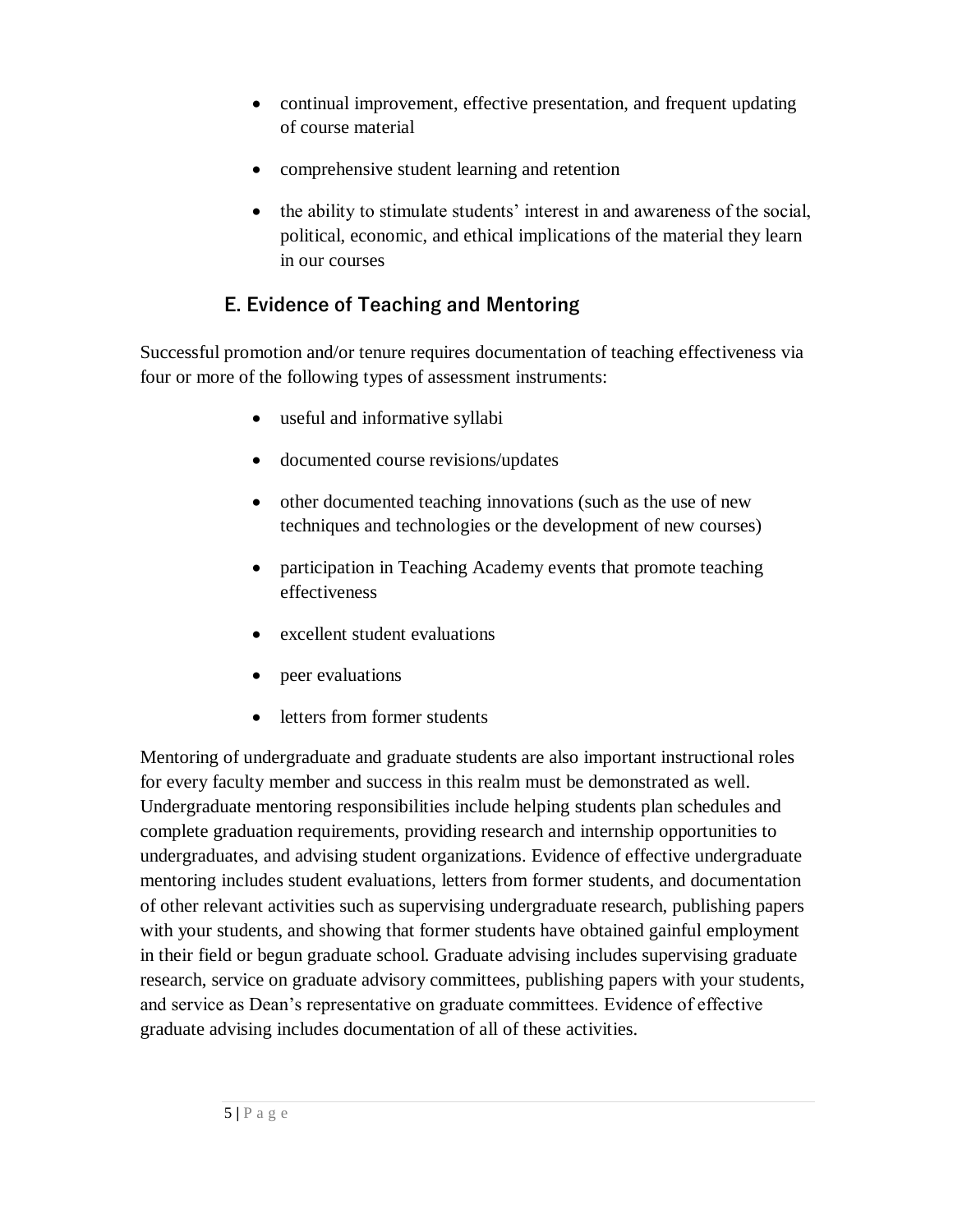## **F. Evaluation of service and outreach**

Activities recognized as service are required of all faculty members at New Mexico State University. Service for the university may be found by contributions to committees at the Departmental, College and University level. Other forms of service include contributions that help advance the profession and the scientific community, industry, stakeholders, government entities, non-governmental organizations, the community, the state, and the nation.

## **G. Evidence of service and outreach**

Contributions to the operation of the University can be demonstrated by service on committees at the Departmental, College and University level; service as elected representative in university organizations, e.g., Faculty Senate and Gradate Council; participation in academic and administrative recruitment; departmental, college, or university self-study documents or curriculum revisions, and activities that enhance student learning (e.g., student organizations, clubs, or teams).

Professional service is commonly demonstrated by active participation in professional and scholarly societies, participation on editorial boards, service as a reviewer of scholarly works including publications and research proposals, service on professional committees, foundation review boards, writing for newsletters and participation in other public service media activities, participation in community projects, etc.

Contributions to society at large are most often demonstrated when faculty members apply their professional skill towards the solution of public problems. This can be the result of service for the public good on governmental and other special committees, boards, agencies, civic groups and commissions; service as a professional consultant either formally or informally; service through the use of the faculty member's academic expertise and particular professional skills to the solution of international, national, state, county and local problems.

Outreach encompasses professional activities by a faculty member which involve linkages between private- and public-sector entities outside of NMSU and the academic community in general. These activities may or may not take place in the context of programmatic Cooperative Extension Service activities. Outreach activities result in the generation and application of knowledge to address community needs.

Some level of involvement in outreach activities is required for all regular faculty within the Department. The nature and extent of those activities needs to be established through extensive consultation between the faculty member and the PUA during the preparation of the faculty member's yearly allocation of effort statements. Documentation of specific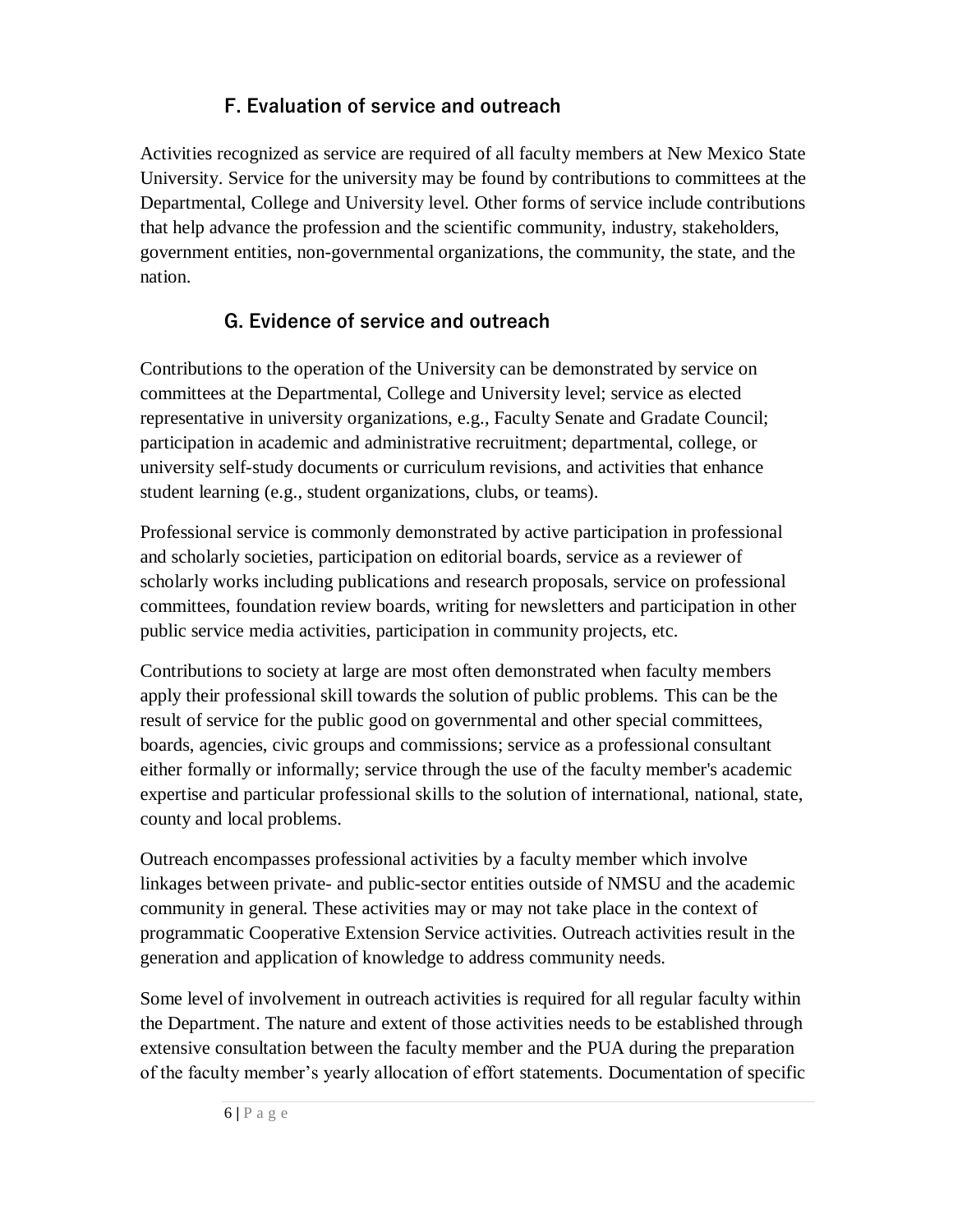outreach activities by means of written statements from off-campus partners, technical publications, or other independent documentation (e.g., press releases) is encouraged wherever possible. The distinction between service and outreach is often not clear; specific faculty activities can be assigned to only one of the two categories. The details of this assignment of activities to categories need to be determined by the faculty member and the PUA during the preparation of the faculty member's yearly allocation of effort statements.

## **II. Application of Criteria for Tenure and Promotion**

## **A. Introduction**

Faculty members who have made important contributions to the Profession and the University and who have performed their duties with distinction will be considered for reappointment or promotion.

Similarly, initial appointments will only be made for individuals who have either demonstrated these qualities elsewhere or who show promise for doing so at NMSU. Continued growth and contributions to areas including teaching, scholarship, outreach and/or service and leadership are required for all ranks. Advancement to a higher rank is not automatic, but must be earned through continuous accomplishments across the full spectrum of expected activities and assigned duties. All faculty, including non-tenuretrack faculty will be held to the standards presented in this document. For the purposes of promotion, the New Mexico Cooperative Fish and Wildlife Research Unit are considered non-tenure-track faculty.

## **B. Promotion to Associate Professor**

Promotion to the rank of Associate Professor is of particular importance because academic tenure (i.e., continuous contract) is conferred simultaneously. In granting tenure, the University abandons its freedom in regard to retention of the individual in an effort to assure academic freedom. The University, instead, places its trust in the judgment of peer evaluators to determine the likelihood of continued success and productivity of the candidate. For this reason, individuals promoted to the rank of Associate Professor must demonstrate qualities that provide a strong indication of the kind of continuing professional development that will assure sustained productivity throughout a career.

The Department considers scholarship as the primary criterion for tenure. Excellence in scholarship, as defined in the University and College policy statements, is necessary to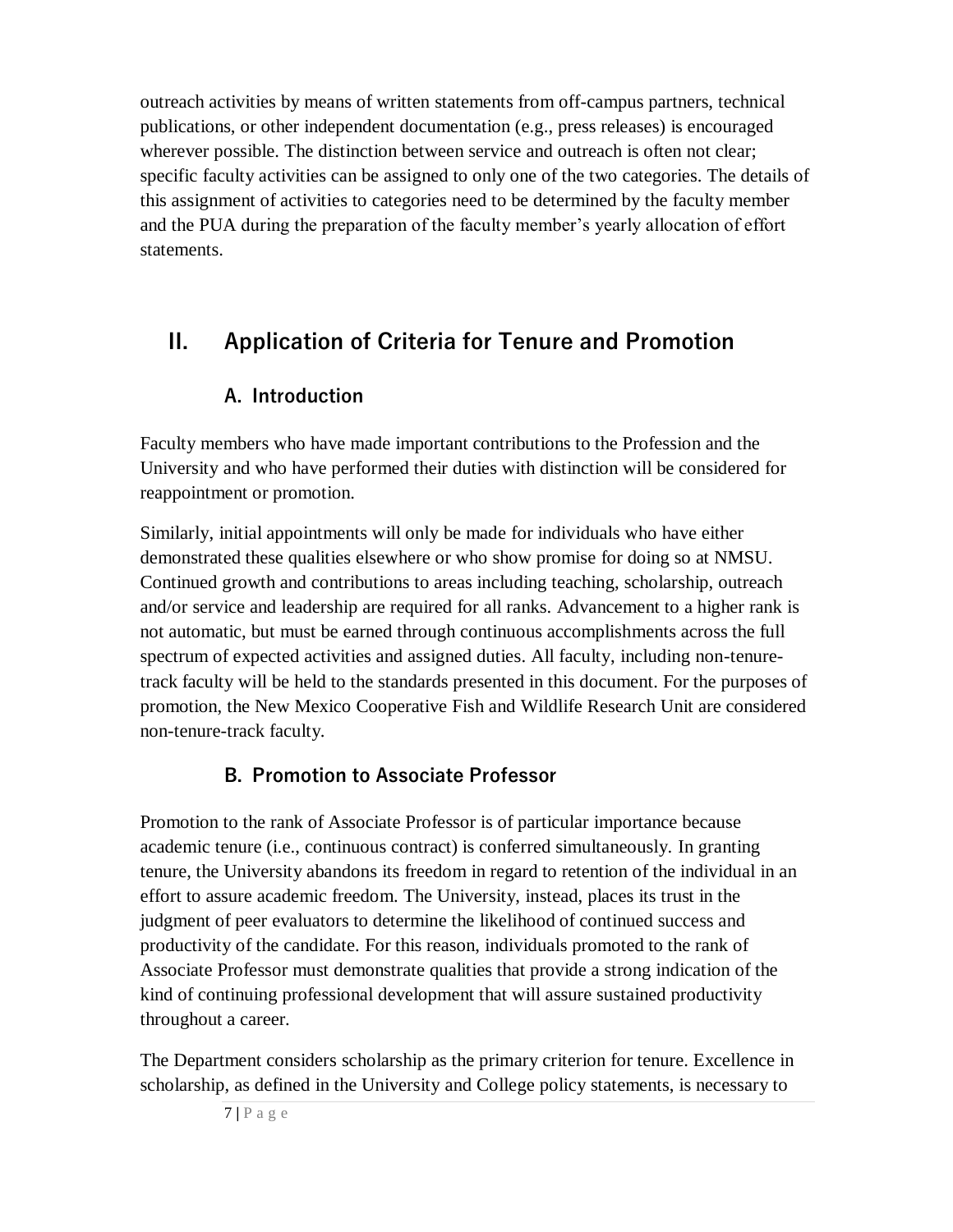achieve tenure. Effective teaching and significant levels of service and/or outreach activity are necessary but not sufficient for the granting of tenure. Such accomplishments are expected of a member in the profession, but cannot replace excellence in scholarship as a justification for tenure.

To be considered for tenure and promotion from Assistant to Associate Professor, a faculty member in the FWCE with a typical 33% teaching and 67% research appointment must have at least 10 publications (average 2 publications per year) indexed in a major peer-reviewed journal indexing service such as Thompson Reuters (e.g., Web of Science) or Scopus. Further, the sum of the journal impact factors for those publications must total  $> 8.0.$ 

## **C. Promotion to Professor**

Promotion to Professor represents advancement to the highest academic rank. It is based on continued professional development well beyond that achieved at the rank of Associate Professor. To be considered for promotion from Associate Professor to Professor the faculty member must show continuous productivity with an average of at least 2 publications per year in peer-reviewed journals, and must have no less than 10 new publications since promotion to Associate Professor. Rigorous standards are applied in considering the promotion of an individual to the rank of Professor. This individual is expected to have achieved significant stature in their disciplinary area, and clearly demonstrated leadership in their field at the institutional level and beyond. Professors are expected to be actively engaged in multiple forms of scholarship including research. They should have an active and well-funded research program that supports undergraduate, graduate and/or post-doctoral scholars. No specific time interval is required for the promotion to Professor, given that a faculty member is able to demonstrate the level of scholarship and leadership required for advancement to this rank.

## **III. General Procedures for the Promotion/Reappointment Processes**

## **A. Responsibilities of the Candidate**

The candidate is responsible for following the timeline for preparation and submission of promotion and tenure materials as described in Section 9.35 Part 10 of the NMSU P&T Policy. A candidate may temporarily suspend the promotion and/or tenure timeline by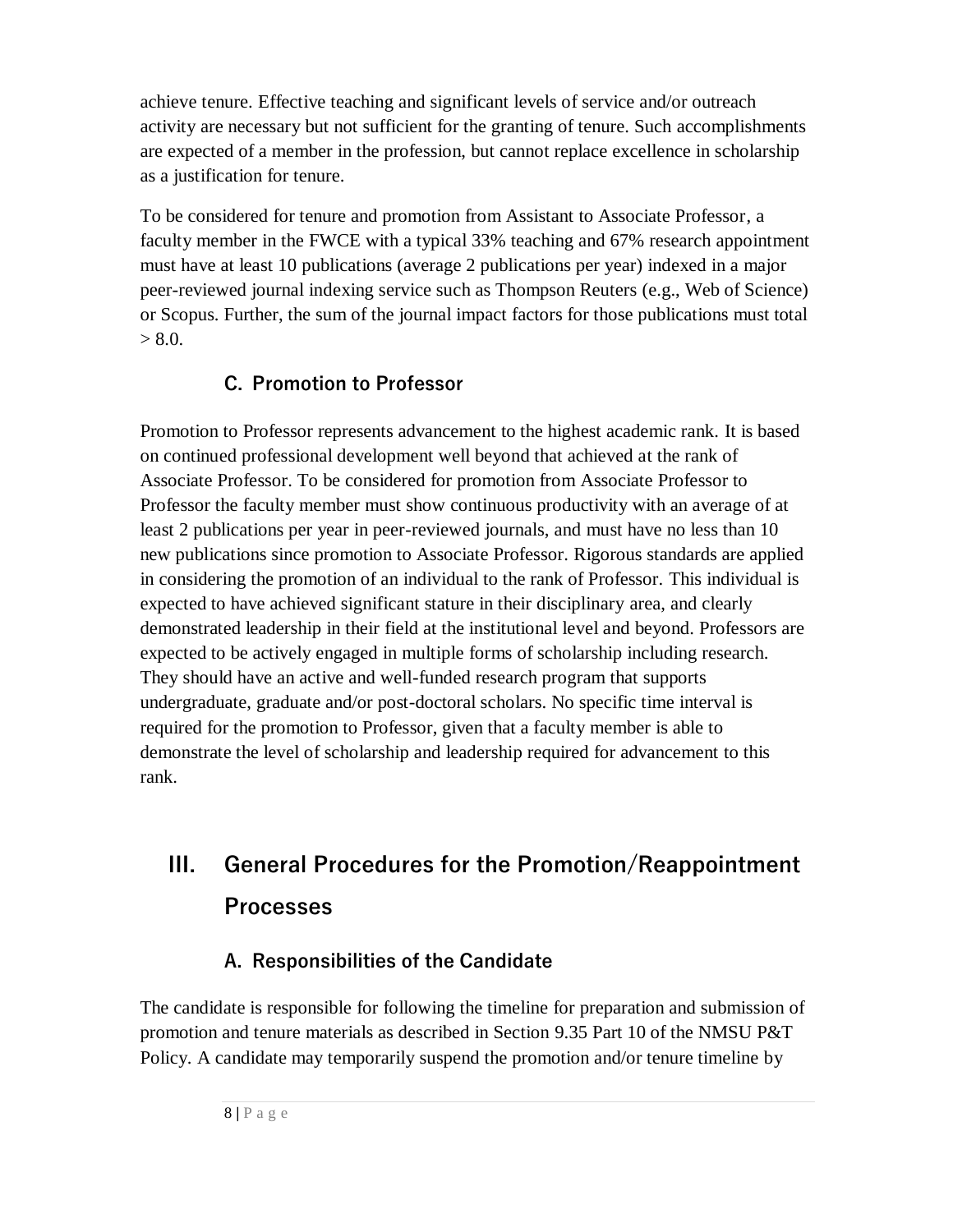requesting an extension of the probationary period as described in NMSU P&T Policy Section 9.35 Part 2B.

The Department strongly recommends that all candidates for promotion to Associate Professor should elect to have a mid-probationary review. As the name implies, this review will take place midway through the candidate's probationary period. Faculty who choose to have a mid-probationary review must submit their portfolio to the PUA by mid-January of the year in which the review is to be conducted. The portfolio shall be prepared in accordance with Section 9.35 Part 6 of the NMSU P&T Policy and will be reviewed by the FWCE Promotion and Tenure Committee, the PUA, and the College Promotion and Tenure Committee. The College Promotion and Tenure Committee will provide to the PUA and the candidate a written evaluation of progress toward promotion and tenure. The review is to be conducted according to the guidelines set out in this policy. See Section 9.35 Part 10 of the NMSU P&T Policy for additional information.

A candidate either for promotion from Assistant Professor to Associate Professor, or from Associate Professor to Professor must prepare a portfolio including comprehensive documentation of the candidate's accomplishments in the performance of assigned duties. The portfolio format is specified in Section 9.35 Part 6 of the NMSU P&T Policy; further details of the format are provided in Appendix 6 of the College's Promotion and Tenure Policy. The candidate may request sample portfolios from the PUA; if portfolios of actual persons are used, the PUA will obtain written permission from the owners of those portfolios before they are provided to the candidate. Between the time that the candidate's portfolio is submitted to the FWCE Promotion and Tenure Committee for review and 48 hours before the committee meets to review the candidate's portfolio, the candidate may change, add, or delete materials from the portfolio only if such changes are described in writing by the candidate and made available to the entire committee; the exception to this is that letters of recommendation may not be removed from the portfolio. During this time, the portfolio will be stored securely in the office of the Chair of the FWCE Promotion and Tenure Committee; if the chair loans out the candidate's portfolio to other committee members for review, they also are obligated to store the portfolio securely and treat all materials as confidential. After the departmental committee has met, no changes may be made to the portfolio. However, the candidate has the right to review all items included in the portfolio at any time prior to review by the FWCE Promotion and Tenure Committee, the PUA, or the College Promotion and Tenure Committee.

At any time in the process of promotion and tenure review, a candidate may withdraw from further consideration in accordance with Section 9.35, Part 7 of the NMSU P&T Policy. The appeals process applicable to promotion and tenure decisions is described in Sections 9.35 Part 9 and Section 10.60, of the NMSU P&T Policy.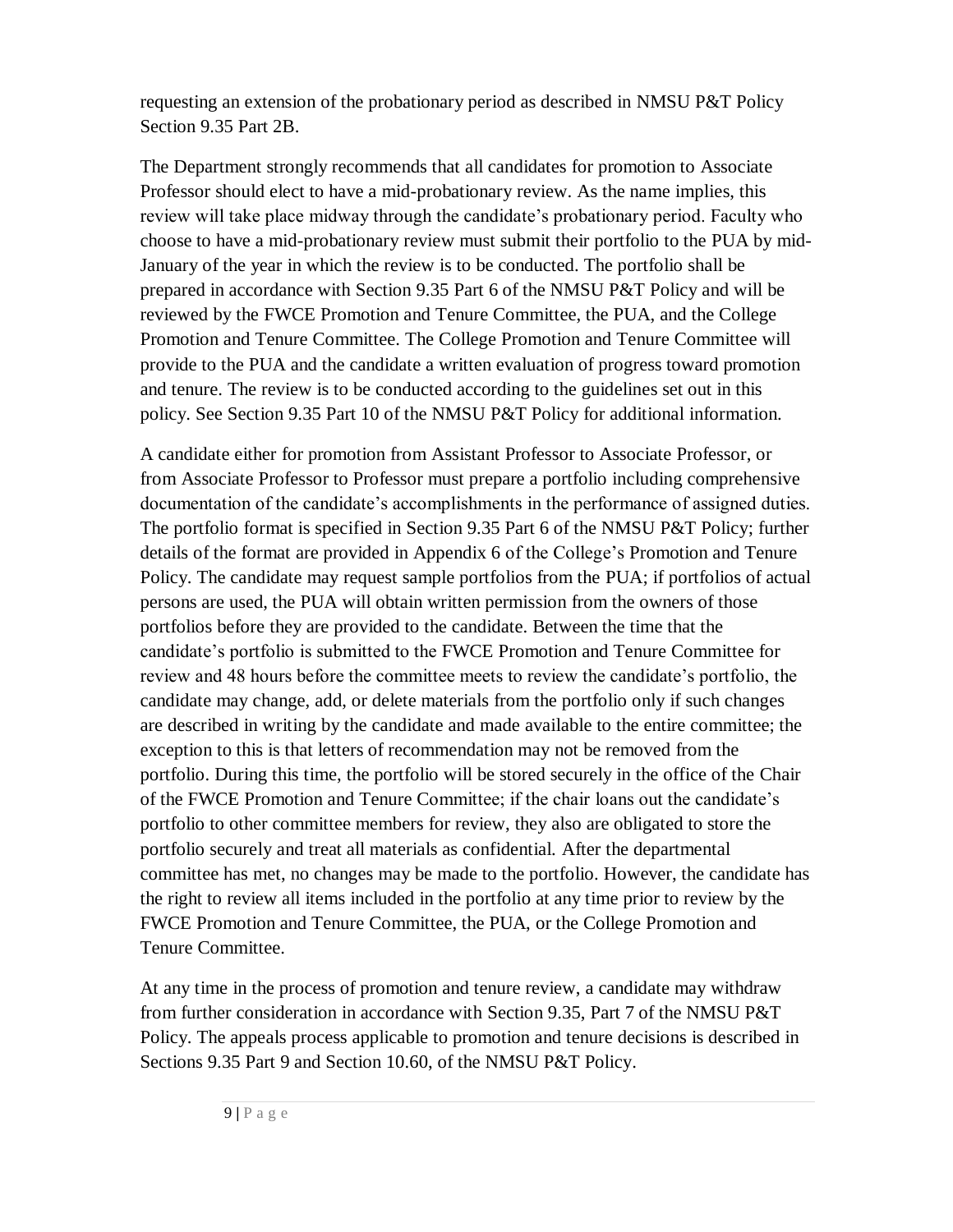## **B. Responsibilities of the Principal Unit Administrator (PUA)**

The roles and responsibilities of the Principal Unit Administrator PUA are described in Section 9.35 Part 5 of the NMSU P&T Policy.

The PUA annually evaluates members of the FWCE in the fall of each year and reports these evaluations to individual faculty members and the College Administration. The goal is to assure that all faculty members are provided adequate supervision and direction. Documentation for the annual performance evaluation is to be transmitted via Digital Measures. This annual review also serves to promote the effectiveness of the Department, College, and University by assuring that every faculty member has a clear understanding of expectations. Each faculty member will, in consultation with the PUA, prepare an allocation of effort statement as part of the annual performance evaluation process; the allocation of effort statement is described in detail in Section 6.61 and 9.31 of the NMSU P&T Policy and Appendix 2 of the College's Criteria for Promotion and Tenure. These annual performance evaluations will include each faculty member's allocation of effort statement, current position description, the Digital Measures documentation provided by the faculty member, and the PUA's written review. All annual performance evaluations and allocation of effort statements will be provided to the College Promotion and Tenure Committee. The PUA will certify in writing to the Dean that s/he has met with each faculty member being reviewed; a copy of this certification will be provided to each faculty member being reviewed. The faculty member shall be allowed to submit a written response to the performance evaluation. These duties are required of PUAs, therefore junior members of the faculty should not hesitate at any time to discuss with the PUA specific expectations in regard to their position, the quality of their own services and the outlook for their future.

The PUA is responsible for maintaining the confidentiality of all records related to faculty performance evaluations and allocations of effort, and for ensuring the secure storage of those records and of candidate portfolios until those portfolios are transmitted to the FWCE Promotion and Tenure Committee. The PUA is also responsible for making sure that all members of the FWCE Promotion and Tenure Committee are familiar with the provisions of the University's Conflict of Interest Policy, particularly as it pertains to the promotion and tenure process.

At least every three years, the PUA will charge the FWCE Promotion and Tenure Committee to review the Department's promotion and tenure policies and update them if necessary or desirable. The PUA will consult with the FWCE Promotion and Tenure Committee regarding any proposed revisions. If the departmental policy should change during a faculty member's pre-tenure or pre-promotion period, the faculty member may choose one of the policies for evaluation purposes by notifying the PUA in writing.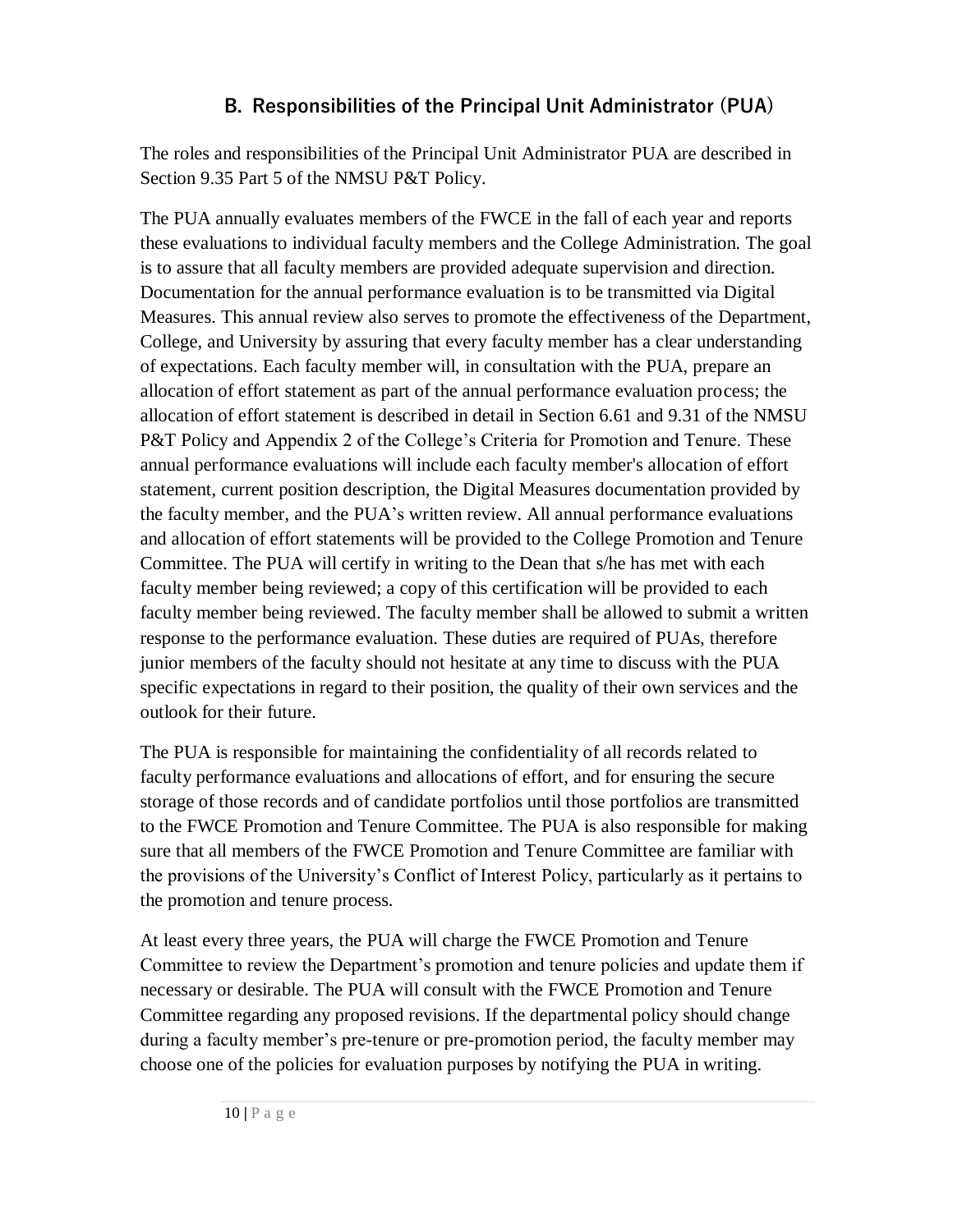During the promotion and tenure process, the PUA manages the process of soliciting and compiling internal and external reviews, and the addition of any materials to the candidate's portfolio. The PUA will keep each candidate for tenure and/or promotion informed as to the progress of the candidate's portfolio through the system, and will notify the candidate in writing of negative decisions on tenure and/or promotion.

The PUA is also responsible for conducting post-tenure reviews of faculty members as described in Section 9.36 of the NMSU P&T policy.

## **C. Peer Review**

Evaluation of a faculty member's accomplishments can best be made through the informed judgments of qualified colleagues in the profession. Although such evaluations are necessarily subjective, this approach holds the best opportunity to protect the interests of the candidate faculty as well as the academic institution and its students. In matters of promotion the FWCE will always seek external evaluators of the highest caliber who have no direct personal or professional relationship to the faculty member.

The peer review process for candidates for tenure and/or promotion is managed by the PUA in consultation with the candidate. Each evaluator will receive the candidate's complete CV and reprints of the candidate's publications, but will not necessarily receive all supporting documents. The College and departmental promotion and tenure policies will be provided to all external reviewers. If evaluators request additional information in writing from the PUA, the PUA will inform the candidate of the request and discuss the request with the candidate. If the PUA and the candidate agree to send the requested information, the PUA will manage this task.

Each candidate's documentation will include at least five external letters from academic faculty members at or above the candidate's own rank and within the candidate's disciplinary specialty, as well as at least three letters from colleagues within NMSU, with at least one of these from outside the College. Letters from former graduate and undergraduate students will also be obtained. For some candidates, letters from governmental agencies or non-governmental organizations may also be appropriate. The PUA will request a list of suggested reviewers from the candidate; although the PUA may also invite reviewers not suggested by the candidate, at least half of the letters included in the documentation file will be from reviewers suggested by the candidate. It is recommended that the PUA send requests for letters to the reviewers by early July so that letters may be received by early September. Unsolicited letters will be submitted to the candidate for review and will only be incorporated into the documentation file with written approval of the candidate.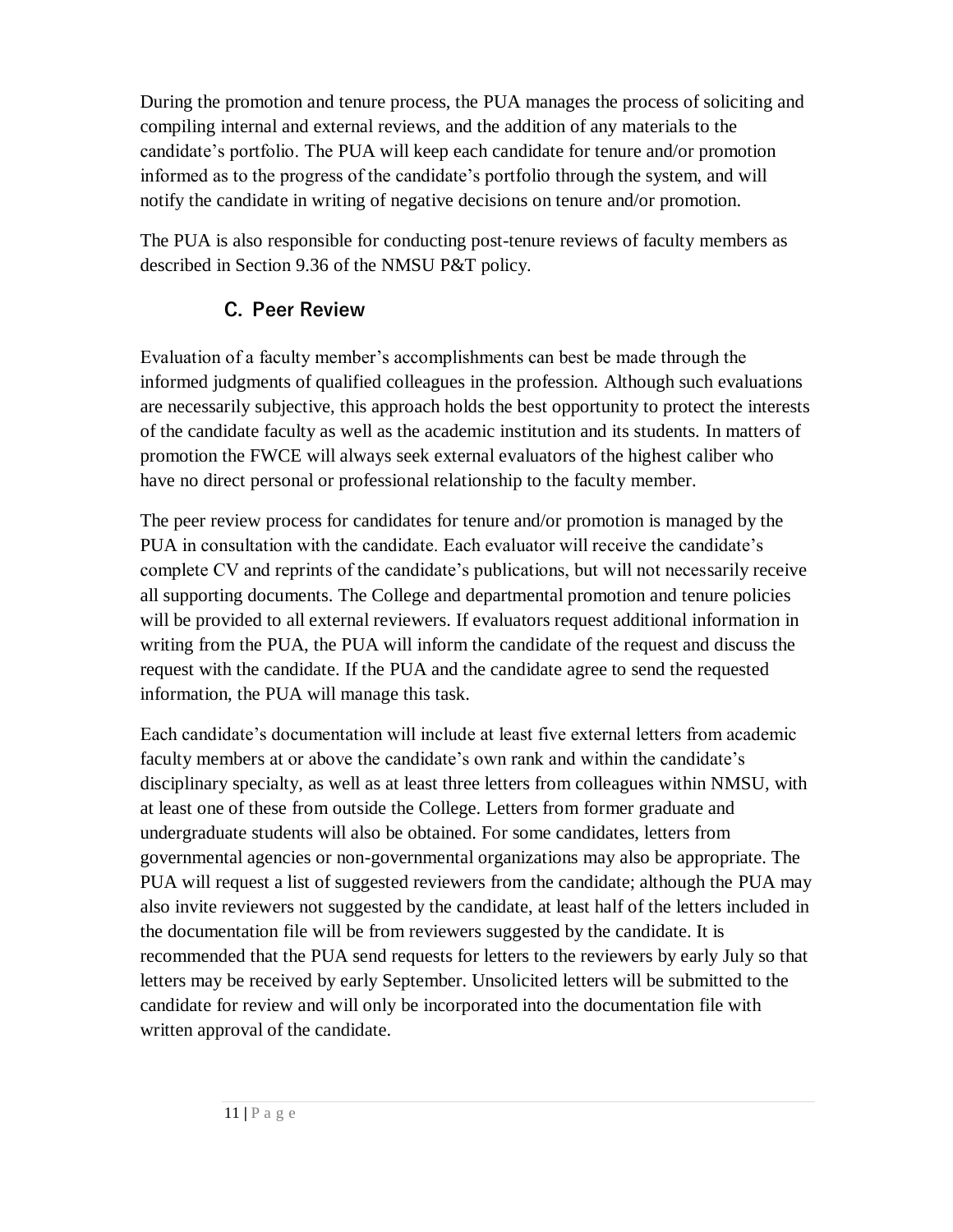The PUA will provide specific instructions to each reviewer. These will include the following:

- A request for a brief statement regarding the individual's qualifications for serving as a reviewer.
- A request that the reviewer indicate the nature of any relationship between the candidate and the reviewer.
- Notification that the candidate will have the opportunity to read the letter of evaluation.
- Notification that third parties may have an opportunity to review letters as well. This includes the departmental and college promotion and tenure committees, and may also include other parties in the event of an EEOC or other appeal or investigation of a promotion and tenure decision.

## **D. The FWCE Promotion and Tenure Committee**

The FWCE Promotion and Tenure Committee shall be composed of no fewer than three tenure-track members. In instances of tenure, all voting members must be tenured. In instances of promotion, all voting members must hold a rank at least equal to the rank for which the candidate is applying. If there are fewer than three eligible members, the committee is composed of all eligible members of the Department's faculty. If there are not enough eligible faculty members within the FWCE to constitute a committee, the PUA will, in consultation with the existing committee and the candidate, select a member or members from outside the FWCE.

If there are more than three eligible faculty members, a member may serve on the committee for a maximum of three consecutive years, after which that individual must rotate off the committee for at least one year. Each year, the members of the committee will elect a committee chair. The chair calls meetings and conducts the business of the committee. The chair of the FWCE committee will supervise the election of the department's representative on the College promotion and tenure committee, if the department has a representative on the College committee that year (see ACES criteria for promotion and tenure for details).

At least every three years, the PUA will charge the FWCE Promotion and Tenure Committee to review the Department's promotion and tenure policies and update them if necessary or desirable. The PUA will consult with the FWCE Promotion and Tenure